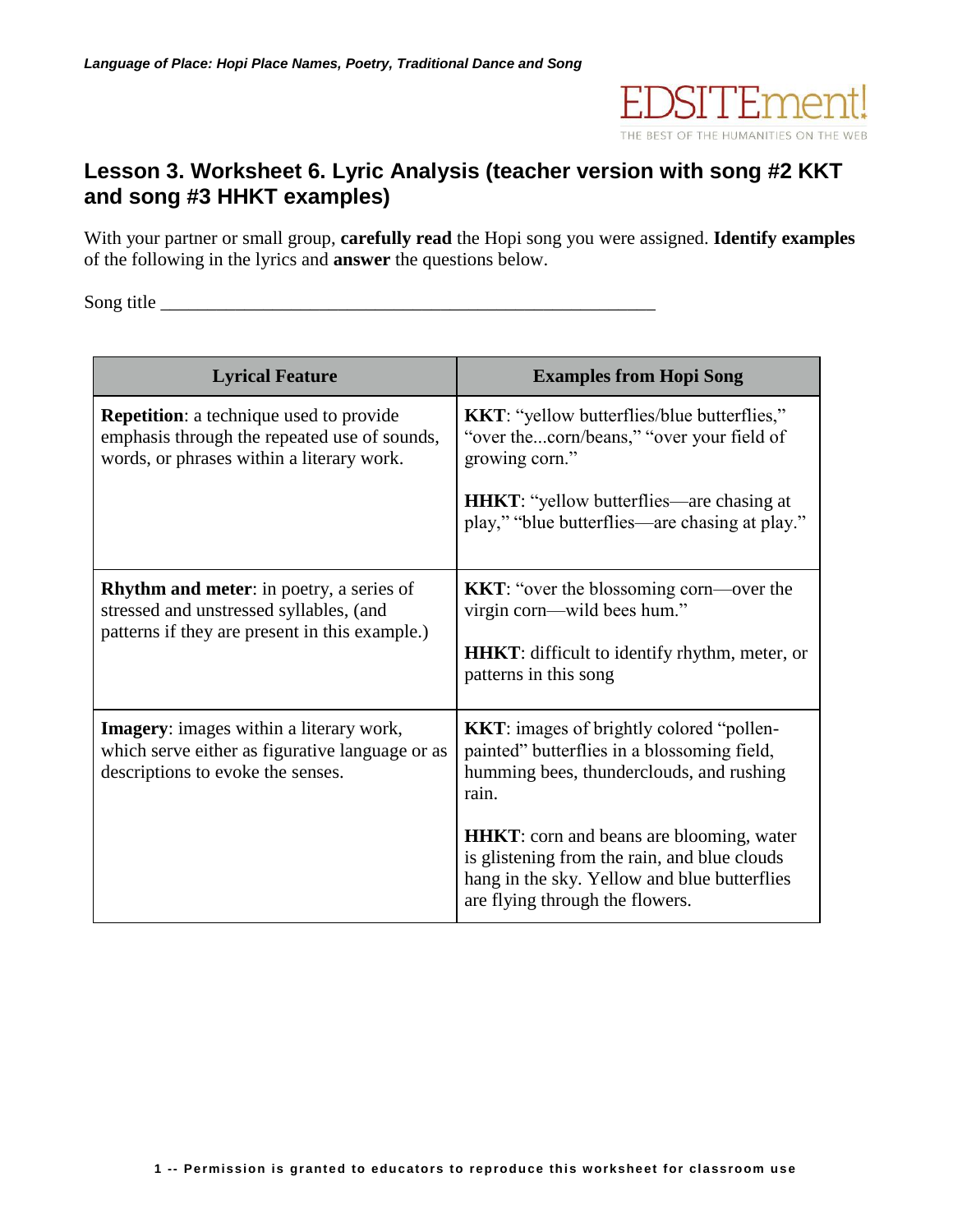| <b>Lyrical Feature</b>                                                                                                            | <b>Examples from Hopi Song</b>                                                                                                                                                                                                                                                                                                                                                                                                                                           |
|-----------------------------------------------------------------------------------------------------------------------------------|--------------------------------------------------------------------------------------------------------------------------------------------------------------------------------------------------------------------------------------------------------------------------------------------------------------------------------------------------------------------------------------------------------------------------------------------------------------------------|
| Figurative language: language used to mean<br>something other than what is written;<br>something symbolic, suggested, or implied. | <b>KKT:</b> "pollen-painted faces"—the butterflies<br>are covered in pollen, "chase one another in<br>brilliant throng/streams" there are so many<br>brightly colored butterflies it looks like<br>streams of them.<br><b>HHKT:</b> "Blue clouds looming above." Rain<br>clouds are in the sky above the fields.<br>"Yellow butterflies/blue butterflies are<br>chasing at play"—the butterflies are flying<br>around, they seem to be playing by chasing<br>each other. |

Describe what is happening in this song:

**KKT:** brightly colored butterflies with pollen on their faces are flying around a cornfield. The corn is blossoming. Bees are buzzing around. Then, thunderclouds and rushing rain come down over the corn.

**HHKT:** Butterflies are flying about a beautiful field that has just received rain. Beans and corn are in flower and clouds still hang in the sky.

Where does the song take place? What is it like there?

**KKT:** In the cornfield, it is busy with insects, beautiful with blossoms and bees. It is alive, beautiful, the insects are "brilliant" and the rain comes in rushes that last all day. It is a lovely place.

**HHKT:** The song takes place in a cornfield. It is beautiful, shiny with water, bright with flowers.

What did the author care about in writing this song? What does this song tell us about the singer's values?

**KKT:** The author cares about all the insects busily moving about in the cornfield. The author cares about how beautiful and brightly colored the insects and blossoms are. The author cares about the thunderclouds and rain.

**HHKT:** The author cares about all the beauty of the corn and bean fields, how alive and active they are. The author wants the listener to pay attention to the action ("Now behold!") and notice the rain clouds, butterflies, and blooming plants.

Draw the scene the song describes.